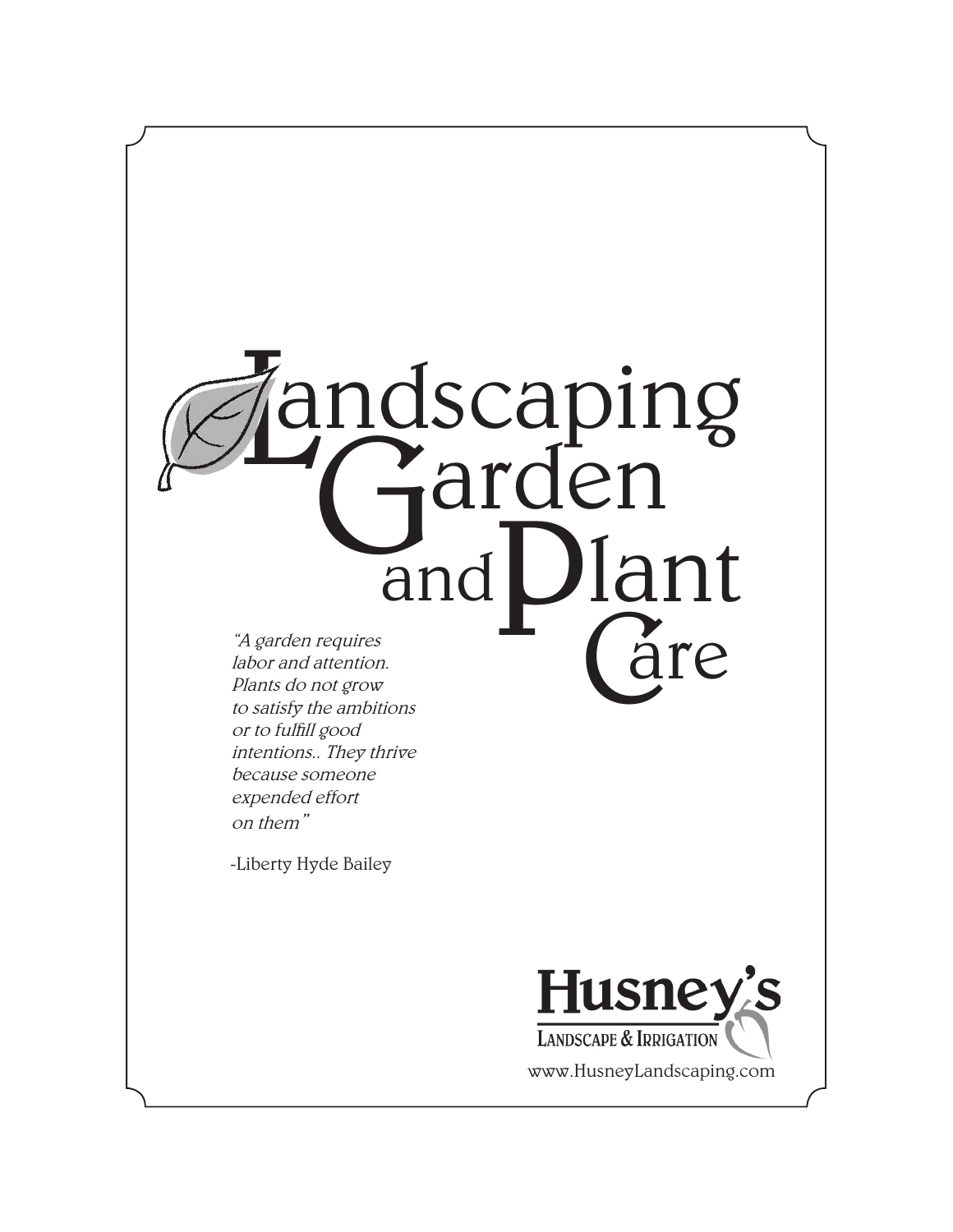# **New Plant Care**

Please be aware of the conditions that may affect the transplant adjustment of your plants and the overall condition of your new landscape.

#### *Establishment period*

 • Upon planting, plants will expend most of their energy in developing their root system and adjusting to the new planting site. This is often done at the expense of top growth and overall aesthetics. Within the first season, you may notice some or all of the following: wilting, yellowing/discoloring leaves, die-back of a few branches. Be patient and give your new plants time to adjust.

### *Leaning/Shifting of plants*

 • Plants including small perennials up to large tree may shift or begin to lean a bit as both the plants and the newly prepared planting bed settle in together. Carefully readjust the plant to an exact position and always readjust by manipulating the root ball. Do no pull or push the stem or branches.

#### *Weeds*

• In any new planting site, weeds will be present. Your only defense is regular maintenance.

#### *Disease and Insects*

 • Be aware that plants are living, breathing organisms and therefore, certain weather and site conditions may affect their susceptibility to disease and insect infestation.

#### *Weather*

- Conditions that effect growth and development:
	- warm, humid periods
	- hot, dry spells
	- rainy and overly wet conditions
	- wind, cold or freezing temperatures
	- wintry conditions where there is no insulating snow cover

These conditions may affect a plant's flowering habits, overall appearance, fall foliage color, health and vigor.

### **Watering***Always check the soil before watering!*

Monitoring plants for watering needs is more efficient and healthier for the plants than following a pre-set watering schedule.

To know if a plant needs water, check the soil moisture underneath the mulch layer and the soil around the root ball:

- visually check the soil's appearance and physically feel the soil
- if it is dark, easily clumps together and feels wet or cold to the touch, the soil is moist
- if it is lighter colored, sandy, dry and does not clump, the soil is dry

Depending on temperature, humidity, rainfall, soil conditions and plant size, most plants will require a deep watering every 1-3 weeks. Keep in mind how well your soil drains and whether mulch is used will also influence the frequency of watering.